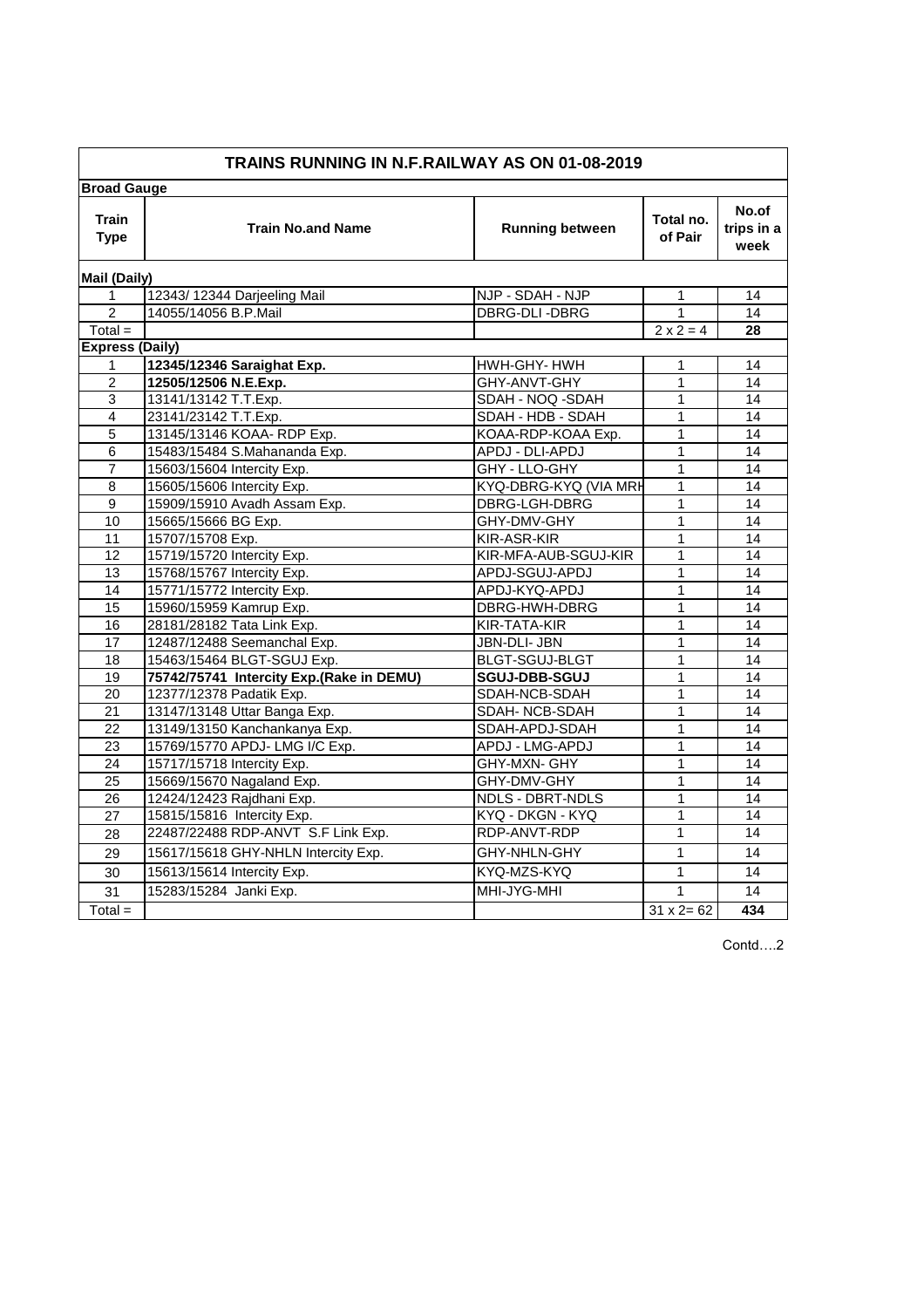| Train          |                                              |                         | Total no. of No.of trips |                |
|----------------|----------------------------------------------|-------------------------|--------------------------|----------------|
| <b>Type</b>    | <b>Train No.and Name</b>                     | Running between         | Pair                     | in a week      |
| <b>Weekly</b>  |                                              |                         |                          |                |
| 1              | 12507/12508 Thiruvanantapuram - Silchar Exp. | TVC-SCL-TVC             | 1                        | $\overline{2}$ |
| $\overline{2}$ | 12513/12514 Secunderabad Exp.                | SC-GHY-SC               | 1                        | $\overline{2}$ |
| 3              | 15227/15228 YPR-MFP Exp                      | YPR-MFP-YPR             | 1                        | $\overline{c}$ |
| 4              | 12516/12515 TVC -Silchar Exp                 | GHY-SCL-GHY             | 1                        | $\overline{2}$ |
| $\overline{5}$ | 15626/12525 AGTL-Deoghar Exp                 | <b>AGTL-DGHR-AGTL</b>   | 1                        | $\overline{2}$ |
| 6              | 15630/15629 SHTT-TBM-SHTT NAGAON Exp.        | TBM-SHTT-TBM            | 1                        | $\overline{2}$ |
| $\overline{7}$ | 15635/15636 Dwarka Exp.                      | OKHA-GHY-OKHA           | $\mathbf{1}$             | $\overline{2}$ |
| $\,8\,$        | 15639/15640 Puri Exp.                        | PUI-KYQ-PUI             | 1                        | $\overline{2}$ |
| $\overline{9}$ | 15941/15942 Jhajha Exp.                      | JAJ-DBRG-JAJ            | 1                        | $\overline{2}$ |
| 10             | 15647/15648 GHY-LTT Exp.                     | LTT-GHY-LTT             | 1                        | $\overline{2}$ |
| 11             | 15651/15652 Lohit Exp.                       | GHY-JAT-GHY             | 1                        | $\overline{2}$ |
| 12             | 15653/15654 Amarnath Exp.                    | GHY-JAT-GHY             | 1                        | $\overline{c}$ |
| 13             | 15930/15929 DBRG-TBM Exp.                    | DBRG-TBM-DBRG           | 1                        | $\overline{2}$ |
| 14             | 15933/15934 DBRG-ASR Exp.                    | DBRG-ASR-DBRG           | 1                        | $\overline{2}$ |
| 15             | 15944/15943 DBRG-SCL Berak Brahmapurta Exp   | <b>DBRG-SCL-DBRG</b>    | 1                        | $\overline{2}$ |
| 16             | 15668/15667 KYQ-GIM Exp.                     | KYQ-GIM-KYQ             | 1                        | $\overline{2}$ |
| 17             | 15620/15619 KYQ-GAYA Exp.                    | KYQ-GAYA-KYQ            | 1                        | $\overline{2}$ |
| 18             | 15722/15721 NJP-DIGHA Exp.                   | NJP-DIGHA-NJP           | 1                        | $\overline{2}$ |
| 19             | 22501/22502 DBRG- SBC Exp.                   | DBRG-SBC-DBRG           | 1                        | $\overline{2}$ |
| 20             | 12235/12236 Rajdhani Exp.                    | DBRG-NDLS-GHY           | 1                        | $\overline{2}$ |
| 21             | 15644/15643 KYQ-PUI Exp.                     | KYQ-PUI-KYQ             | 1                        | $\overline{2}$ |
| 22             | 22511/22512 LT(T) - KYQ S.F.Karmabhoomi Exp. | KYQ-LT(T)-KYQ           | 1                        | $\overline{2}$ |
| 23             | 22611/22612 MAS-NJP Exp.                     | MAS-NJP-MAS             | 1                        | $\overline{2}$ |
| 24             | 12407/12408 NJP- ASR Exp.                    | NJP-ASR-NJP             | 1                        | $\overline{2}$ |
| 25             | 15723/15724 NJP- SMI Exp.                    | NJP-SMI-NJP             | 1                        | $\overline{c}$ |
| 26             | 19601/19602 UDZ - NJP Exp.                   | UDZ -NJP- UDZ           | 1                        | $\overline{2}$ |
| 27             | 15905/15906 Vivek Exp.                       | CAPE - DBRG - CAPE      | 1                        | $\overline{2}$ |
| 28             | 19709/19710 Kabi Guru Exp.                   | UDAIPUR-KYQ-UDAIPUR     | 1                        | $\overline{2}$ |
| 29             | 12525/12526 KOAA-DBRG Exp.                   | KOAA - DBRG-KOAA        | $\mathbf{1}$             | $\overline{2}$ |
| 30             | 12520/12519 AC Exp.                          | KYQ-LT(T)-KYQ           | $\mathbf{1}$             | $\overline{2}$ |
| 31             | 15621/15622 KYQ-ANVT Exp.                    | KYQ-ANVT-KYQ            | 1                        | $\overline{2}$ |
| 32             | 22309/22310 HWH-NJP AC Exp.                  | HWH-NJP-HWH             | $\mathbf{1}$             | $\overline{2}$ |
| 33             | 13282/13281 RJPB-NTSK Exp.                   | RJPB-NTSK-RJPB          | 1                        | $\overline{2}$ |
| 34             | 12552/12551 KYQ-YPR AC Exp.                  | KYQ - YPR - KYQ         | 1                        | $\overline{c}$ |
| 35             | 15712/15711 KIR - HWH Exp.                   | KIR - HWH - KIR         | 1                        | $\overline{2}$ |
| 36             | 15624/15623 KYQ-BGKT Exp                     | KYQ-BGKT-KYQ            | 1                        | $\overline{2}$ |
| 37             | 15601/15602 SCL-NDLS Exp                     | SCI-NDLS-SCL            | 1                        | $\overline{2}$ |
| 38             | 15655/15656 KYQ-SVDK Exp                     | KYQ-SVDK-KYQ            | 1                        | $\overline{2}$ |
| 39             | 15661/15662 KYQ-RNC Exp.                     | KYQ-RNC-KYQ             | 1                        | $\overline{2}$ |
| 40             | 14019/14020 AGTL-ANVT(T) Tripura sundari     | AGTL-ANVT(T)-AGTL       | 1                        | $\overline{2}$ |
| 41             | 19305/19306 Indore-Guwahat Exp               | INDB-GHY-INDB           | 1                        | $\overline{2}$ |
| 42             | 20501/20502 Agartala-Anandvihar Rajdhani Exp | AGTL-ANVT-AGTL Rajdhani | $\mathbf{1}$             | $\overline{2}$ |
| 43             | 13033/13034 Howrah-Katihar Exp               | HWH-KIR-HWH             | 1                        | $\overline{2}$ |
| 44             | 15911/15912 Tinsukia-Naharlagun I/C Exp      | TSK-NHLN I/C Exp        | $\mathbf{1}$             | $\overline{2}$ |
| 45             | 13182/13181 Slighat Town- Kolkata Kaziranga  | SHTT-KOAA Exp           | 1                        | $\overline{2}$ |
| $Total =$      |                                              |                         | $45 \times 2 = 90$       | 90             |

 $=2=$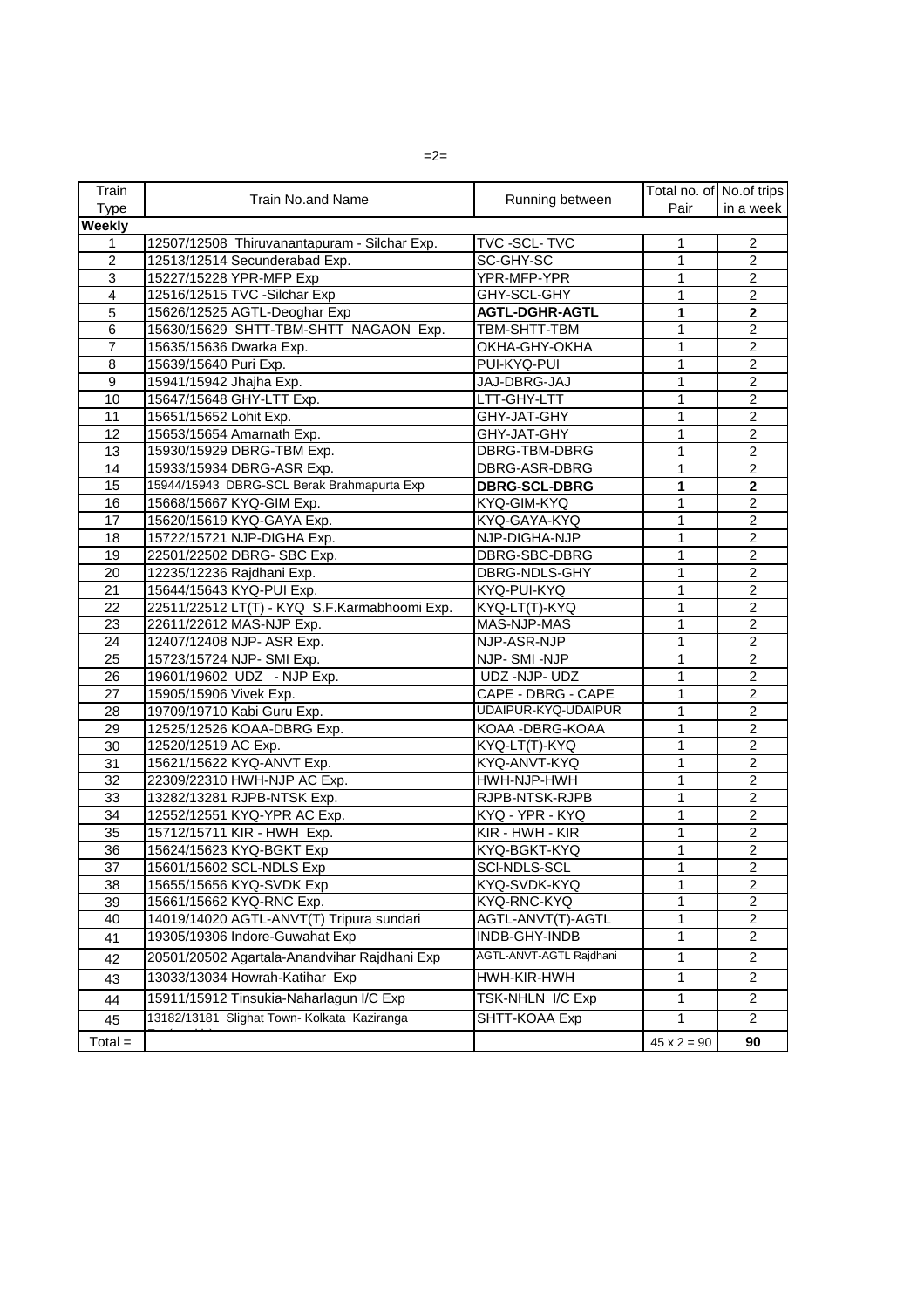| <b>Bi-Weekly</b> |                                     |                      |                    |    |
|------------------|-------------------------------------|----------------------|--------------------|----|
|                  | 12435/12436 Rajdhani Exp.           | DBRT-NDLS-DBRT       |                    | 4  |
| 2                | 15631/15632 BME/BKN - GHY Exp.      | BME/BKN-GHY-BME      |                    | 4  |
| 3                | 15645/15646 LTT - GHY Exp.          | LTT-GHY-LTT          |                    | 4  |
| 4                | 12517/12518 Garib Rath Exp.         | KOAA-GHY-KOAA        |                    |    |
| 5                | 12523/12524 NJP-NDLS Exp.           | NJP-NDLS-NJP Exp.    |                    | 4  |
| 6                | 13063/13064 HWH-BLGT Exp.           | HWH-BLGT-HWH         |                    | 4  |
|                  | 15903/15904 DBRG-CDG Exp.           | DBRG-CDG-DBRG        |                    | 4  |
| 8                | 12501/12502 GHY-NDLS Exp            | GHY-NDLS-GHY         |                    | 4  |
| 9                | 13171/13172 Kanchanjungha Exp       | SDAH-SCL-SDAH        |                    | 4  |
| 10 <sup>°</sup>  | 13173/13174 Kanchanjungha Exp       | SDAH-AGTL-SDAH       |                    | 4  |
| 11               | 13169/13170 Hate Bazar Exp          | SDAh-SHC-SDAH        |                    | 4  |
| 12 <sup>°</sup>  | 15705/15706 Humsafar Exp            | KIR-DLI-KIR          |                    |    |
| 13               | 12504/12503 Humsafar Exp            | <b>AGTL BNC-AGTL</b> |                    | 4  |
| 14               | 22411/22412 NHLN-ANVT Arunachal Exp | NHLN-ANVT-NHLN       |                    | 4  |
| Total $=$        |                                     |                      | $14 \times 2 = 28$ | 56 |

 $-3-$ 

| Train             | Train No.and Name                  |                       | Total no. of No.of trips |           |
|-------------------|------------------------------------|-----------------------|--------------------------|-----------|
| Type              |                                    | Running between       | Pair                     | in a week |
| <b>Tri-Weekly</b> |                                    |                       |                          |           |
|                   | 12363/12364 Kolkata - HDB I/C Exp. | Kolkata - HDB-Kolkata |                          | 6         |
| 2                 | 13175/13176 K.J Exp                | <b>SCL-SDAH-SCL</b>   |                          | 6         |
| 3                 | 12509/12510 Bangalore Exp.         | <b>BNC-GHY-BNC</b>    |                          | 6         |
| 4                 | 13245/13246 Capital Exp.           | NJP-RJPB-NJP          |                          | 6         |
| 5                 | 13159 /13160 KOAA-JBN Exp.         | KOAA-JBN-KOAA         |                          | 6         |
| 6                 | 15715/15716 Garib Nawaj Exp.       | KNE-AII-KNE           |                          | 6         |
|                   | 15417/15418 Rajya Rani Exp.        | APDJ-DBB-SHTT-DBB-API |                          | 6         |
| 8                 | 15967/15968 Intercity Exp          | RNY-DBRG-RNY          |                          | 6         |
| 9                 | 12086/12085 Shatabdi Exp           | DBRG-GHY-DBRG         |                          | 6         |
| 10                | 12088/12087 Shatabdi Exp           | GHY-NHLN-GHY          | 4                        | 6         |
| 11                | 15612/15611 SCL_GHY Express        | <b>SCL-GHY-SCL</b>    | 4                        | 6         |
| $Total =$         |                                    |                       | $11x2=22$                | 66        |
|                   | Four Days in a Week                |                       |                          |           |
|                   | 13247/13248 Capital Exp.           | GHY-RJPB-GHY          |                          | 8         |
| 2                 | 15928/15927 DBRG-RNY I/C Exp.      | <b>DBRG-RNY-DBRG</b>  |                          | 8         |
| $Total =$         |                                    |                       | $2 \times 2 = 4$         | 16        |

## **Five Days in a week**

|        | I13163/13164 Hatev Bazar Exp            | SDAH-SHC-SDAH    |         |    |
|--------|-----------------------------------------|------------------|---------|----|
|        | 15907/15908 Tinsukia-Naharlagun I/C Exp | TSK-NHLN I/C Exp |         |    |
| Total= |                                         |                  | $2x2=4$ | ററ |

|           | <b>Six Days in a Week</b>     |                            |                  |    |  |
|-----------|-------------------------------|----------------------------|------------------|----|--|
|           | 12067/12068 Jan Shatabdi Exp. | <b>IGHY- MXN-JTTN- GHY</b> |                  |    |  |
|           | 15713/15714 Intercity Exp.    | IKIR-PNBE - PNBE           |                  |    |  |
|           | 12041/12042 Shatabdi Exp      | IHWH-NJP-HWH               |                  |    |  |
|           | 13161/13162 Tebhaga Exp.      | IKOAA-BLGT-KOAA            |                  |    |  |
| $Total =$ |                               |                            | $4 \times 2 = 8$ | 48 |  |

Total Number of Mail / Express = 111pair x 2 = 222train

Total number of Mail/ Express in a week( Daily and Non- Daily) = 756 nos.

Avg no of Mail/ Express Per day (Daily and Non- Daily) =  $758 / 7 = 108.28$  nos.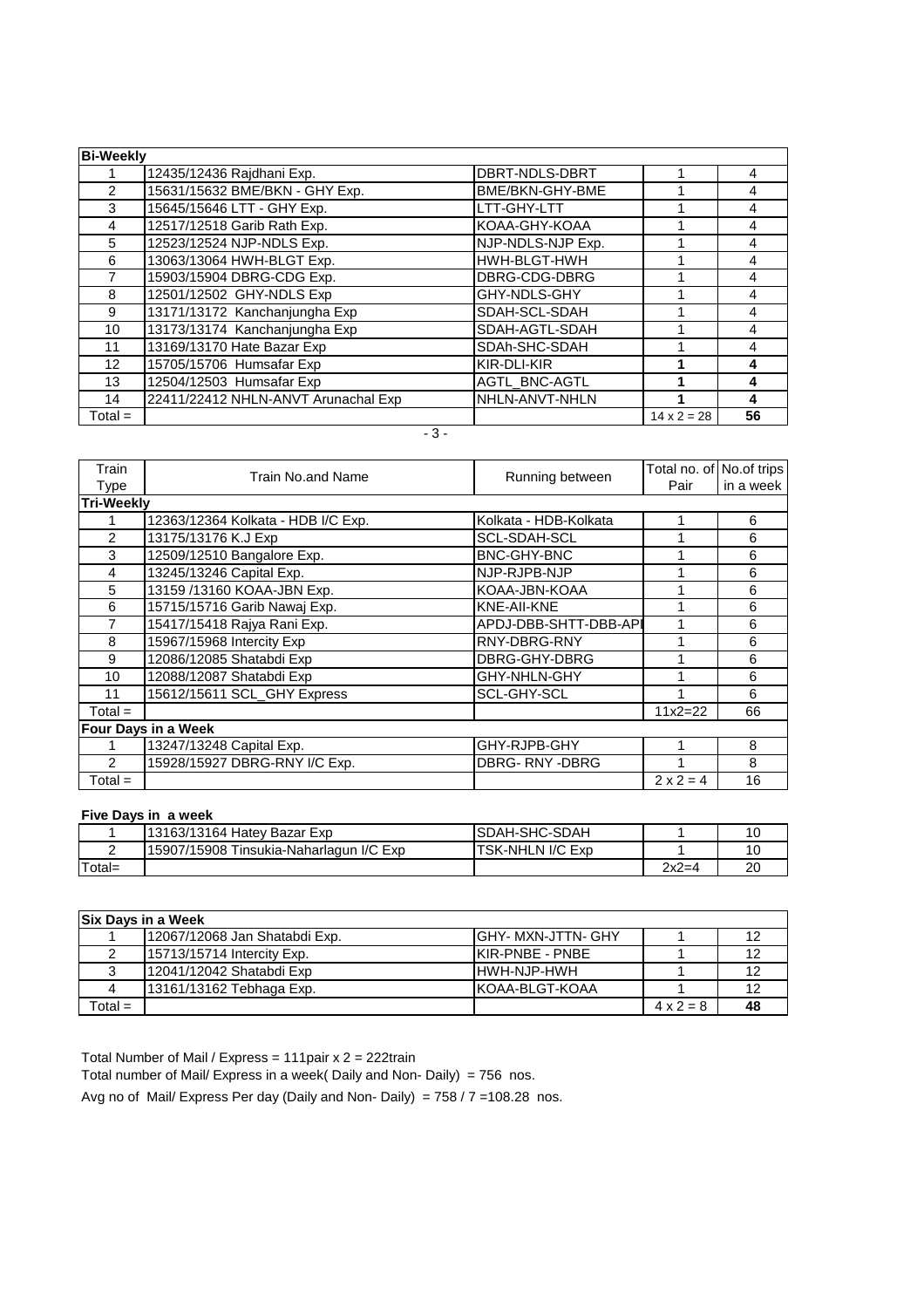|                          | $= 4 =$                  |                          |                          |                 |  |
|--------------------------|--------------------------|--------------------------|--------------------------|-----------------|--|
| <b>Borad Gauge</b>       |                          |                          |                          |                 |  |
| Train                    | <b>Train No.and Name</b> | Running between          | Total no. of No.of trips |                 |  |
| <b>Type</b>              |                          |                          | Pair                     | in a week       |  |
| <b>Passenger (Daily)</b> |                          |                          |                          |                 |  |
| $\mathbf{1}$             | 55421/55422 Pass         | <b>MLDT - BLGT-MLDT</b>  | 1                        | 14              |  |
| $\overline{2}$           | 55465/55466 Pass         | APDJ - BXT - APDJ        | 1                        | 14              |  |
| $\overline{3}$           | 55467/55468 Pass         | SGUJ-BXT-SGUJ            | 1                        | 14              |  |
| 4                        | 55601/55602 Pass         | KYQ - LMG - KYQ          | 1                        | 14              |  |
| 5                        | 55603/55604 Pass         | GHY-MBO-GHY              | 1                        | 14              |  |
| $\,6$                    | 55615/55616 Fast Pass    | GHY-SCL-GHY              | 1                        | 14              |  |
| $\overline{7}$           | 55663/55664 Pass         | AGTL-SCL-AGTL            | 1                        | 14              |  |
| 8                        | 55667/55668 Pass         | <b>SCL-BHRB-SCL</b>      | 1                        | 14              |  |
| 9                        | 55675/55676 Pass         | AGTL-DMR-AGTL            | 1                        | 14              |  |
| 10                       | 55677/55678 Pass         | <b>SCL-DMR-SCL</b>       | 1                        | 14              |  |
| 11                       | 55679/55680 Pass         | AGTL-DMR-AGTL            | 1                        | 14              |  |
| 12                       | 55701/55702 Pass         | <b>MLDT - KIR - MLDT</b> | 1                        | 14              |  |
| 13                       | 55703/55704 Pass         | <b>MLFC-KIR-MLFC</b>     | 1                        | 14              |  |
| $\overline{14}$          | 55707/55708 Pass         | KIR - RDP - KIR          | $\mathbf 1$              | $\overline{14}$ |  |
| 15                       | 55709/55710 Mixed        | OMLF-SQB - OMLF          | 1                        | 14              |  |
| 16                       | 55711/55712 Pass         | MLDT - NJP - MLDT        | 1                        | 14              |  |
| 17                       | 55713/55714 Pass         | NJP - RNY - NJP          | 1                        | 14              |  |
| 18                       | 55719/55720 Pass         | <b>DKGN-BHNG-DKGN</b>    | 1                        | 14              |  |
| 19                       | 55721/55722 Pass         | RNY-DKGN-RNY             | 1                        | 14              |  |
| 20                       | 55725/55726 Pass         | NJP - APDJ - NJP         | 1                        | 14              |  |
| $\overline{21}$          | 55727/55728 Pass         | KIR - KAJ - KIR          | 1                        | 14              |  |
| 22                       | 55729/55730 Pass         | $KIR$ - RDP - $KIR$      | 1                        | 14              |  |
| 23                       | 55749/55750 Pass         | NJP - HDB-NJP            | $\mathbf 1$              | 14              |  |
| 24                       | 55751/55752 Pass         | NJP - HDB-NJP            | 1                        | 14              |  |
| $\overline{25}$          | 55753/55754 Pass         | APDJ - GHY -APDJ         | 1                        | 14              |  |
| 26                       | 55769/55770 Pass.        | MLDT-KIR-MLDT            | 1                        | 14              |  |
| 27                       | 55771/55772 Pass         | MLFC-BLGT-MLFC           | 1                        | 14              |  |
| 28                       | 55801/55802 Pass         | NBQ - GHY - NBQ          | 1                        | 14              |  |
| 29                       | 55803/55804 Pass         | NBQ - GHY - NBQ          | 1                        | 14              |  |
| 30                       | 55809/55810 Pass         | NBQ-GHY-NBQ (via RNY)    | $\mathbf 1$              | 14              |  |
| 31                       | 55811/55812 Pass         | DBB-KYQ-DBB              | $\mathbf 1$              | $\overline{14}$ |  |
| 32                       | 55813/55814 Pass         | DKGN-MZS-DKGN            | 1                        | 14              |  |
| 33                       | 55819/55820 Pass         | MNDP-GHY-MNDP            | 1                        | 14              |  |
| 34                       | 55823/55824 Pass         | RPAN-DKGN-RPAN           | 1                        | 14              |  |
| 35                       | 55861/55862 Pass         | RNY - DKGN - RNY         | 1                        | 14              |  |
| 36                       | 55901/55902 Pass         | LMG - TSK - LMG          | 1                        | 14              |  |
| 37                       | 55223/55224 Pass         | KIR-DBG-KIR              | 1                        | 14              |  |
| 38                       | 55539/55540 Pass         | KIR-HJP-KIR              | 1                        | 14              |  |
| 39                       | 55537/55538 Pass         | KIR-SPJ-KIR              | 1                        | 14              |  |
| 40                       | 55221/55222 Pass         | KIR-BJU-KIR              | 1                        | 14              |  |
| Total                    |                          |                          | 40X2=80                  | 560             |  |

Total Number of BG(DAILY) Pass = 40 pair  $x$  2 = 80 train

Total number of BG (DAILY) Passenger in a week = 560 nos. Avg number of Passenger Per day( Daily ) =  $560/7 = 80$  nos.

## $=5=$

### **Five Days**

|       | 155687/55688<br><b>Fast Pass</b> | <b>IDLCR-SCL-DLCR</b> |                 |                |
|-------|----------------------------------|-----------------------|-----------------|----------------|
| 42    | 155689/55690<br><b>Fast Pass</b> | DLCR-BPB-DLCR         |                 |                |
| Total |                                  |                       | $2V2-$<br>_XZ=4 | 2 <sub>0</sub> |

Total Number of BG(5 DAYS) Pass = pair  $x$   $2 = 4$  train

Total number of BG  $(5$  DAYS) Passenger in a week = 20 nos.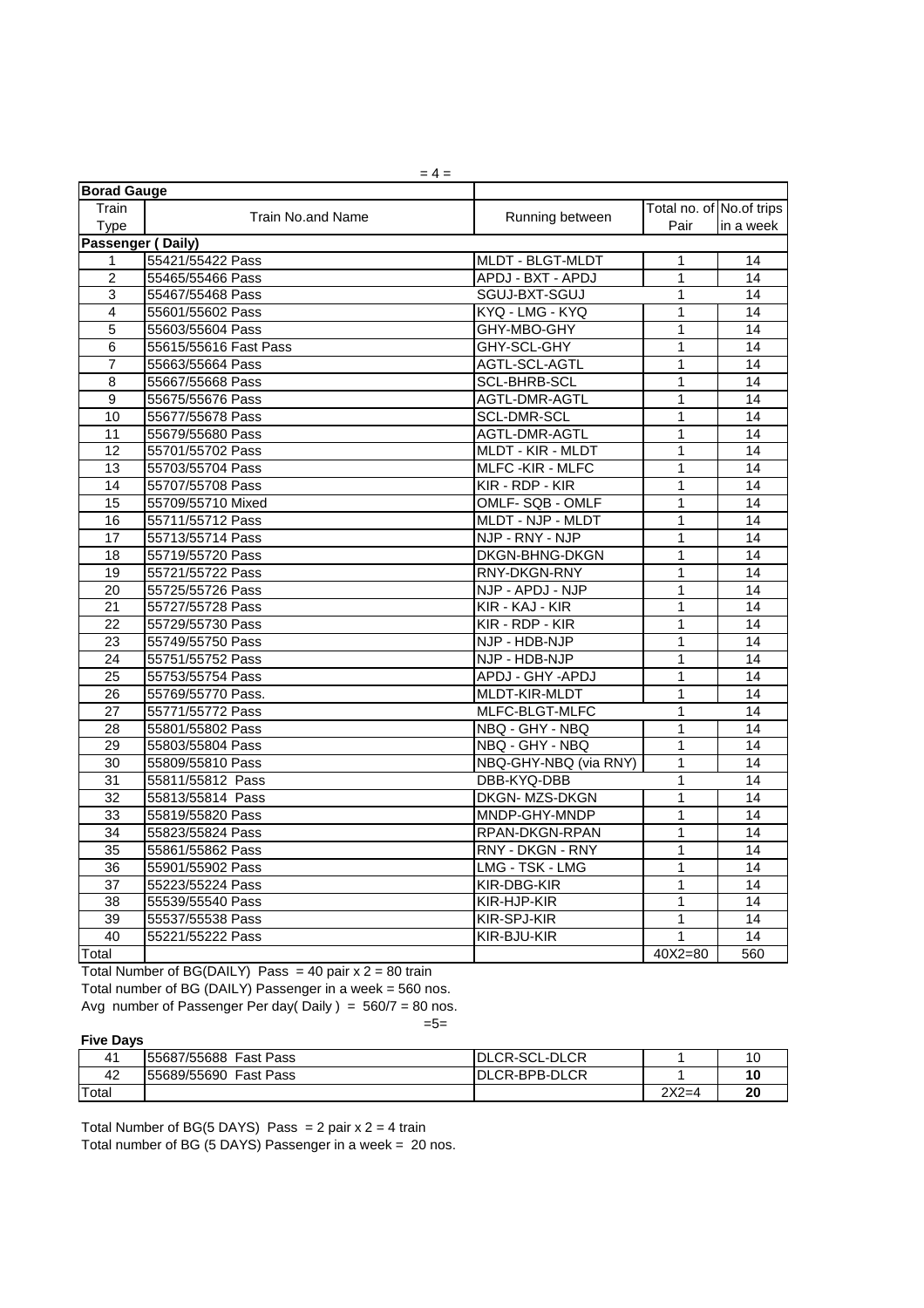Avg number of Passenger Per day( Daily ) = 20/2= 10 nos.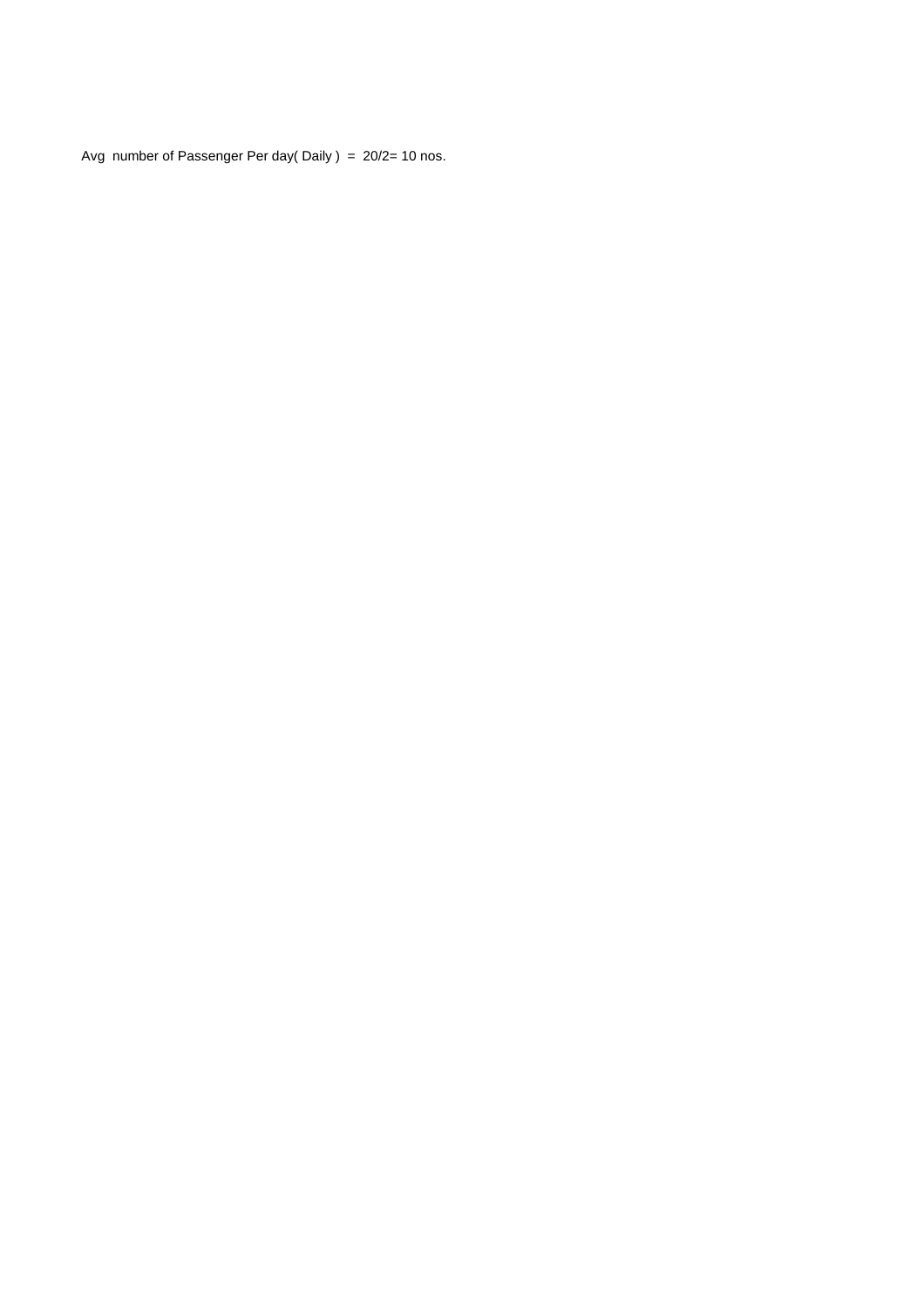| Train     | <b>Train No.and Name</b>         | Running between     | Total no. of No.of trips |     |
|-----------|----------------------------------|---------------------|--------------------------|-----|
|           | Passenger (Six days in a week)   |                     |                          |     |
| 43        | 55903/55904 Pass                 | DMV- JTTN - DMV     |                          | 12  |
| 44        | 55909/55910 Pass                 | SLGR-DBRT-SLGR      |                          | 12  |
| 45        | 55911/55912 Pass                 | <b>TSK-DNGI-TSK</b> |                          | 12  |
| 46        | 55913/55914 Pass                 | JTTN-TSK-JTTN       |                          | 12  |
| 47        | 55662/55661 Pass (DOI 10-11-16)  | KXJ-MSSN-KXJ        |                          | 12  |
| 48        | 55686/55685 Pass (DOI 10-11-16)  | <b>SCL-MSSN-SCL</b> |                          | 12  |
| 49        | 55681/55682 Pass (DOI 24-01-17)  | AGTL-Belonia-AGTL   |                          | 12  |
| 50        | 55683/55684 Pass (DOI 24-01-17)  | AGTL-Belonia-AGTL   |                          | 12  |
| 51        | 55817/55818 Pass(DOI 01-11-2017) | NBQ-GHY-NBQ         |                          | 12  |
| $Total =$ |                                  |                     | $9x 2 = 18$              | 108 |

Total number of BG (6 DAYS) Passenger in a week = 108os. Total Number of BG(6 DAYS) Pass = 9 pair  $x$  2 = 18 train

Avg number of Passenger Per day( Daily ) = 108/7= 15.42 nos.

#### **Tri-Weekly Broad Gauge (3 days in a week)**

| 52               | 55893/55894 Pass               | IRNY-RPAN-RNY       |         |  |
|------------------|--------------------------------|---------------------|---------|--|
| 53               | 155895/55896 Pass              | IRNY-MZS-RNY        |         |  |
| Total            |                                |                     | $2x2=4$ |  |
| <b>Bi-Weekly</b> | Broad Gauge (2 days in a week) |                     |         |  |
| 54               | 155665/55666 Pass.             | <b>SCL-JRBM-SCL</b> |         |  |
| Total            |                                |                     | $1x2=2$ |  |

Total Number of BG(3 DAYS) Pass =  $3$  pair  $x$   $2 = 6$  train

Total number of BG Passenger in a week(3 DAYS ) =18 nos. Avg number of Passenger Per day(  $3$  DAYS) =  $18/7$  = 2.57 nos.

**Total Number of BG Pass = 54 pair x 2 = 108 train**

**Total number of BG Passenger in a week( Daily and Non- Daily ) = 704 nos.**

**Avg number of Passenger Per day( Daily and Non- Daily) = 704/7 = 100.57 nos.**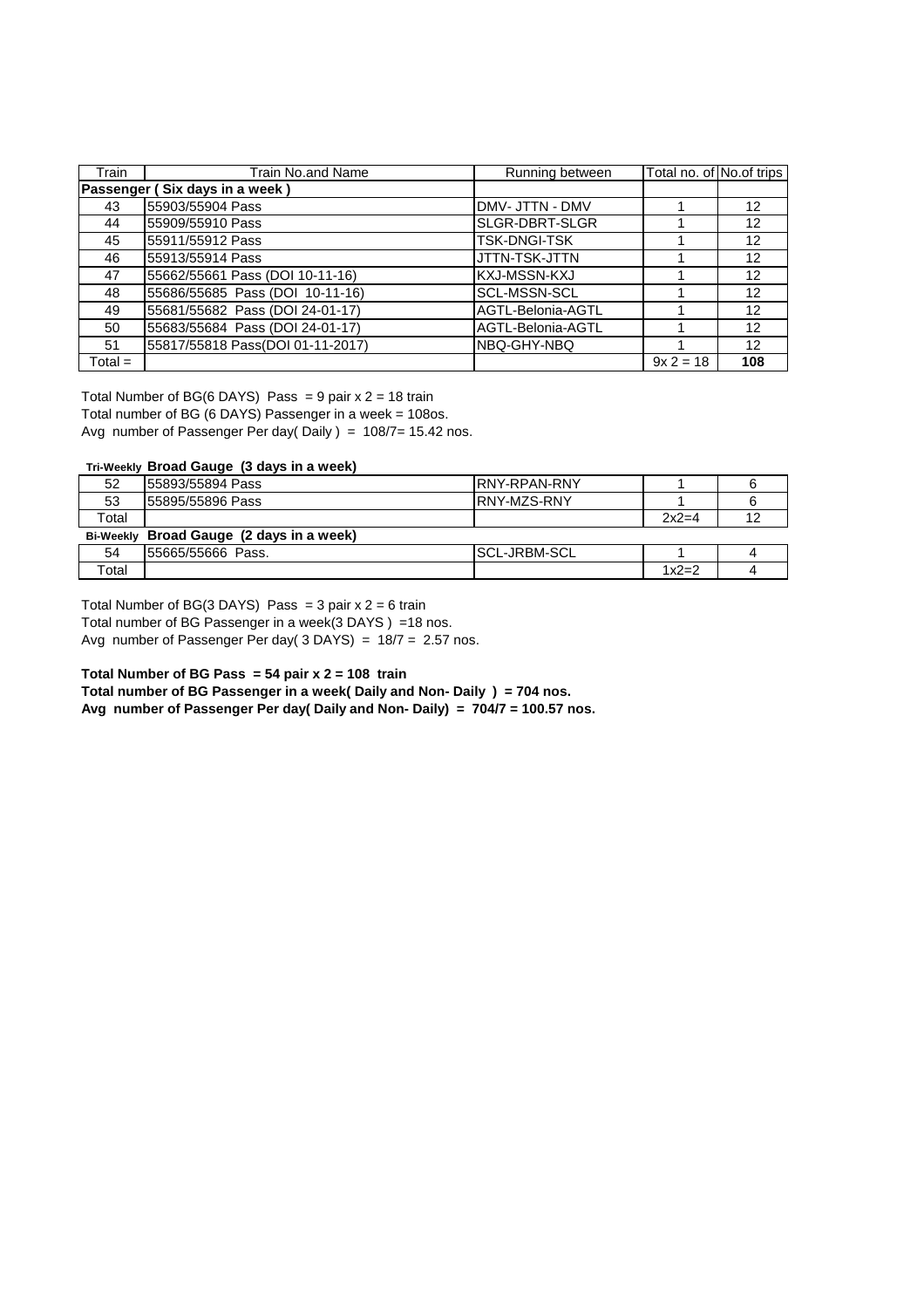|                | <b>DEMU Broad Gauge Daily:</b> |                       |                |     |
|----------------|--------------------------------|-----------------------|----------------|-----|
| 1              | 75707/75708 DEMU               | RDP-NJP-RDP           | 1              | 14  |
| $\overline{2}$ | 75715/75716 DEMU               | SGUJ-DHH-SGUJ         | $\mathbf{1}$   | 14  |
| 3              | 75717/75718 DEMU               | SGUJ-BXT-SGUJ         | 1              | 14  |
| $\overline{4}$ | 75719/75720 DEMU               | MLFC-SGUJ-MLFC        | 1              | 14  |
| $\overline{5}$ | 75721/75722 DEMU               | SGUJ-HDB-SGUJ         | 1              | 14  |
| 6              | 75723/75724 DEMU               | NBQ-GHY-NBQ           | 1              | 14  |
| $\overline{7}$ | 75727/75728 DEMU               | GHY-HBN-GHY           | 1              | 14  |
| 8              | 75729/75730 DEMU               | GHY-SHTT-GHY          | 1              | 14  |
| 9              | 75901/75902 Pass               | TSK-LEDO-TSK          | 1              | 14  |
| 10             | 75903/75904 Pass               | DBRT-TSK-DBRT         | $\overline{1}$ | 14  |
| 11             | 75905/75906 Pass               | DBRT-LEDO-DBRT        | 1              | 14  |
| 12             | 75907/75908 Pass               | DBRT-LEDO-DBRT        | 1              | 14  |
| 13             | 75911/75912 Pass               | DBRT-DANGRI-DBRT      | $\mathbf{1}$   | 14  |
| 14             | 75909/75910 Pass               | <b>TSK-LEDO-TSK</b>   | 1              | 14  |
| 15             | 75743/75744 Pass               | KIR - SGUJ - KIR      | 1              | 14  |
| 16             | 75749/75750 Pass               | KIR-TETA-KIR          | $\mathbf{1}$   | 14  |
| 17             | 75747/75748 Pass               | KIR - BOE - KIR       | 1              | 14  |
| 18             | 75745/75746 Pass               | KIR - JBN - KIR       | $\mathbf{1}$   | 14  |
| 19             | 75733/75734 Pass               | <b>TNPR-KIRR-TNPR</b> | 1              | 14  |
| 20             | 75735/75736 Pass               | <b>TNPR-KIR-TNPR</b>  | $\mathbf{1}$   | 14  |
| 21             | 75737/75738 Pass               | KIR - TNPR -KIR       | 1              | 14  |
| 22             | 75739/75740 Pass               | KIR - TNPR - KIR      | $\mathbf{1}$   | 14  |
| 23             | 75751/75752 Pass               | KIR-JBN-KIR           | 1              | 14  |
| 24             | 75753/75754 Pass               | KIR-JBN-KIR           | $\mathbf{1}$   | 14  |
| 25             | 75755/75756 Pass               | KIR-JBN-KIR           | $\mathbf{1}$   | 14  |
| 26             | 75757/75758 Pass               | KIR-JBN-KIR           | $\mathbf{1}$   | 14  |
| 27             | 75759/75760 Pass               | KIR-JBN-KIR           | $\mathbf{1}$   | 14  |
| 28             | 75761/75762 Pass               | KIR-JBN-KIR           | 1              | 14  |
| $Total =$      |                                |                       | $28x^2 = 56$   | 392 |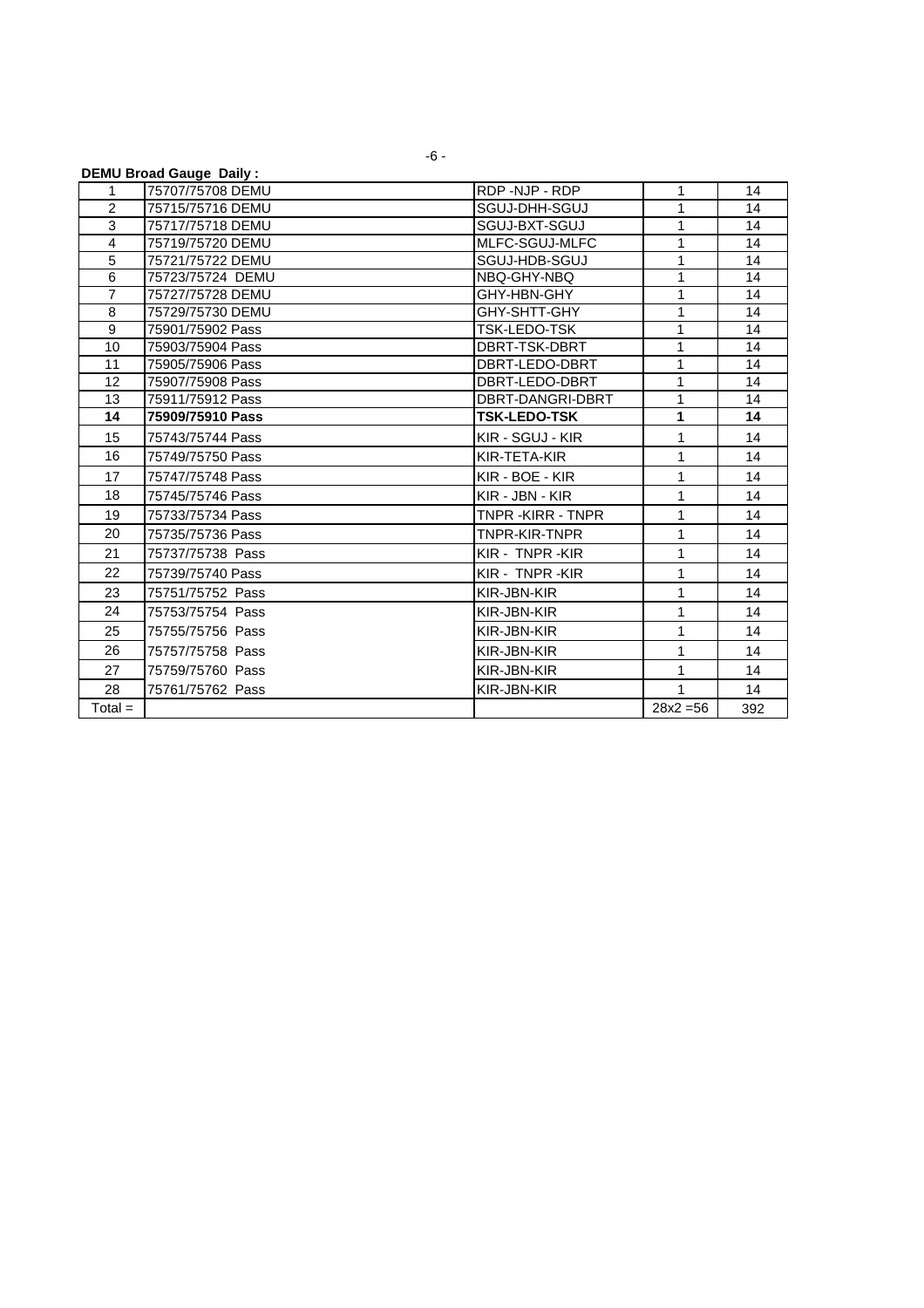### **DEMU Broad Gauge 6(Six) Days in a week :**

|                | . .                                                                  |                   |                                |     |
|----------------|----------------------------------------------------------------------|-------------------|--------------------------------|-----|
| 20<br>∠⊃<br>__ | Pass<br><b>DEMU</b><br>77770<br>---<br>4<br>.757<br>ו כ'ו<br>′ /⊂، ⊢ | D-NCB<br>:вı<br>. |                                | . . |
| Total          |                                                                      |                   | $\sqrt{ }$<br>--<br>^ ←<br>. . | . . |

Total Number of DEMU =  $29 \times 2 = 58$  train.

Total number of DEMU . in a week ( Daily and non Daily) = 404 nos.

Avg number of DEMU per day =  $404/7 = 57.71$  nos.

# **Narrow Gauge JOY RIDE& JUNGLE SAFARI.**

| (Daily) |                         |                   |              |             |
|---------|-------------------------|-------------------|--------------|-------------|
| SL.No.  | Train No.and Name       | Running between   | Total no. of | No.of trips |
|         |                         |                   | Train        | in a week   |
| 1       | 52591<br>Joy Ride       | <b>DJ-GHUM-DJ</b> |              |             |
| 2       | 52592<br>Joy Ride       | <b>DJ-GHUM-DJ</b> |              | 7           |
| 3       | Joy Ride<br>52593       | <b>DJ-GHUM-DJ</b> |              |             |
| 4       | 52594<br>Joy Ride       | <b>DJ-GHUM-DJ</b> |              |             |
| 5       | 52597<br>Joy Ride       | <b>DJ-GHUM-DJ</b> |              |             |
| 6       | 52595<br>Joy Ride       | <b>DJ-GHUM</b>    |              | 7           |
| 7       | Joy Ride<br>52596       | <b>DJ-GHUM</b>    |              | 7           |
| 8       | 52598 Joy Ride          | <b>DJ-GHUM</b>    |              | 7           |
| 9       | 52599 Joy Ride          | <b>DJ-GUM</b>     |              | 7           |
| 10      | 52556 Siliguri-Rangtong | SGUJ-Rang tong    |              | 7           |
| Total   |                         |                   | $10X1 = 10$  | 70          |
|         | <b>DAILY PASSENGER</b>  |                   |              |             |
| 11      | 52540 /52541 Passenger  | DJ-NJP-DJ         |              | 14          |
| 12      | 5258752588 Passenger    | <b>KGN-DJ-KGN</b> |              | 14          |
| Total   |                         |                   | $2X2=4$      | 28          |

# **Tri-Weekly**

| $\sim$<br>ט ו | $\mathbf{r}$<br>$-2571$ Red<br><b>EOE70</b><br>$\overline{\phantom{a}}$<br>$\Omega/F$<br>Panda"<br>∟uxur∨<br>בטי<br>. | $\cdots$<br>DJ-KGN-DJ |              |  |
|---------------|-----------------------------------------------------------------------------------------------------------------------|-----------------------|--------------|--|
| Total         |                                                                                                                       |                       | ⊧∨∩<br>∣∧∠=∠ |  |

Total Number of NG = 13 nos

Total number of NG . in a week ( Daily and non Daily) = 104 nos.

Avg number of NG per day =104/7 =14.85 nos.